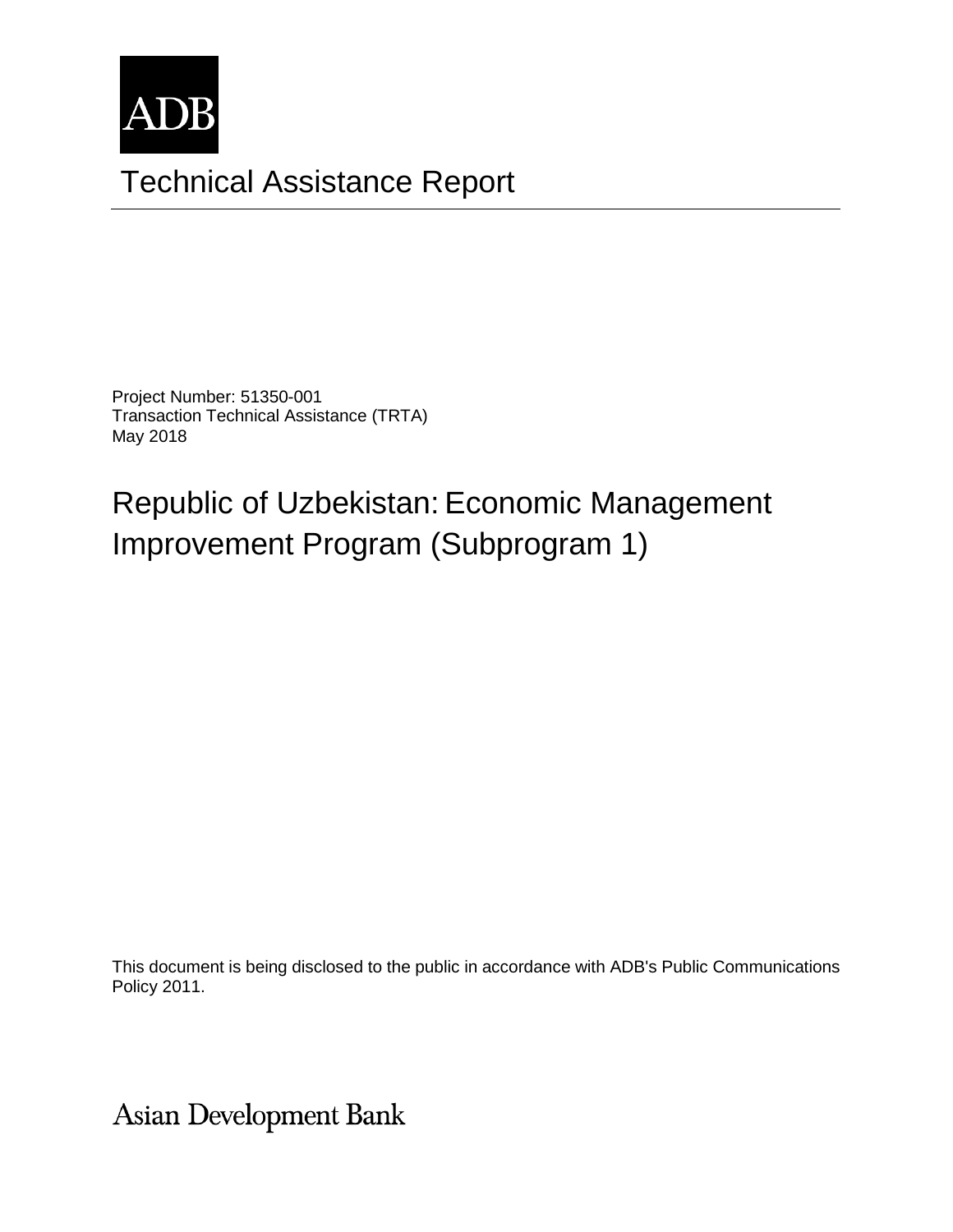#### **CURRENCY EQUIVALENTS**

(as of 15 May 2018)

| Currency unit  |     | $\overline{\phantom{m}}$ | sum (SUM)   |
|----------------|-----|--------------------------|-------------|
| <b>SUM1.00</b> | $=$ |                          | \$0.0001240 |
| \$1.00         | $=$ |                          | SUM8,059.24 |

#### **ABBREVIATIONS**

| ADB. | _ | Asian Development Bank |
|------|---|------------------------|
| TА   | _ | technical assistance   |

#### **NOTE**

In this report, "\$" refers to United States dollars.

| <b>Vice-President</b>   | Wencai Zhang, Operations 1                                                                                                                                                                                                                                                                                                                                                                                                                                        |
|-------------------------|-------------------------------------------------------------------------------------------------------------------------------------------------------------------------------------------------------------------------------------------------------------------------------------------------------------------------------------------------------------------------------------------------------------------------------------------------------------------|
| <b>Director General</b> | Werner Liepach, Central and West Asia Department (CWRD)                                                                                                                                                                                                                                                                                                                                                                                                           |
| <b>Director</b>         | Tariq H. Niazi, Public Management, Financial Sector and Trade<br>Division, CWRD                                                                                                                                                                                                                                                                                                                                                                                   |
| <b>Team leader</b>      | Hiranya Mukhopadhyay, Principal Public Management Specialist,<br><b>CWRD</b>                                                                                                                                                                                                                                                                                                                                                                                      |
| <b>Team members</b>     | Rafayil Abbasov, Finance Specialist (Energy), CWRD<br>Chansavat Bouadokpheng, Senior Energy Specialist, CWRD<br>Bobir Gafurov, Senior Private Sector Development Officer,<br>Uzbekistan Resident Mission, CWRD<br>Mirzo Iskandar Gulamov, Country Specialist, Kazakhstan Resident<br>Mission, CWRD<br>Lyailya Nazarbekova, Principal Counsel, Office of the General<br>Counsel<br>Elinor Piano, Project Analyst, CWRD<br>Mariane Sual, Operations Assistant, CWRD |
| Peer reviewer           | Gambhir Bhatta, Advisor, Sustainable Development and Climate<br>Change and Head, Knowledge Sharing and Services Center                                                                                                                                                                                                                                                                                                                                            |

In preparing any country program or strategy, financing any project, or by making any designation of or reference to a particular territory or geographic area in this document, the Asian Development Bank does not intend to make any judgments as to the legal or other status of any territory or area.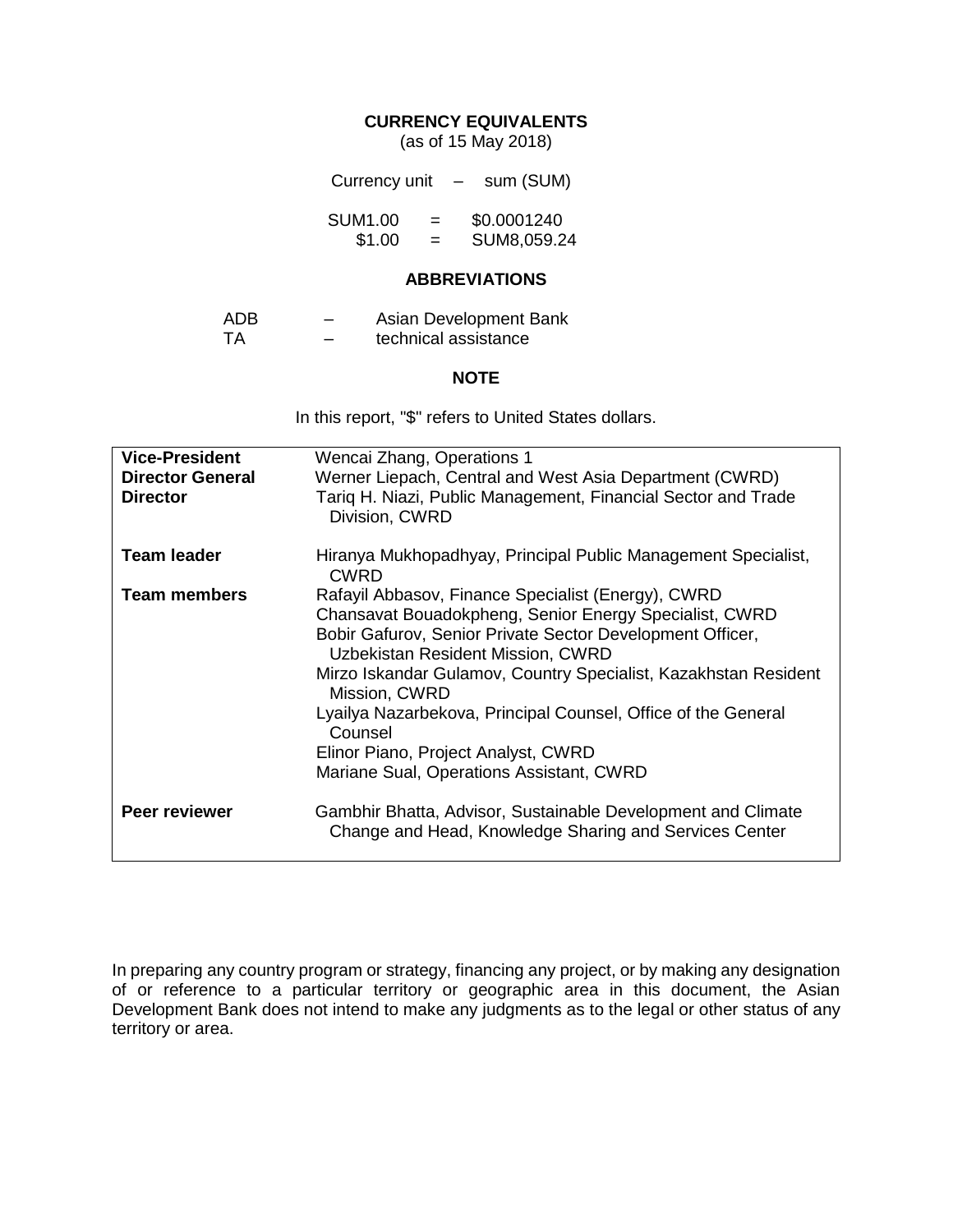#### **CONTENTS**

|     | THE PROPOSED PROGRAM |                                    | 1              |
|-----|----------------------|------------------------------------|----------------|
| ΙΙ. |                      | THE TECHNICAL ASSISTANCE           | 1              |
|     | А.                   | Justification                      | 1              |
|     | В.                   | <b>Outputs and Activities</b>      | $\mathbf 1$    |
|     | C.                   | Cost and Financing                 | $\overline{2}$ |
|     | D.                   | <b>Implementation Arrangements</b> | $\overline{2}$ |
|     | <b>APPENDIXES</b>    |                                    |                |
| 1.  |                      | Cost Estimates and Financing Plan  | 4              |
| 2.  |                      | <b>List of Linked Documents</b>    | 5              |

**Page**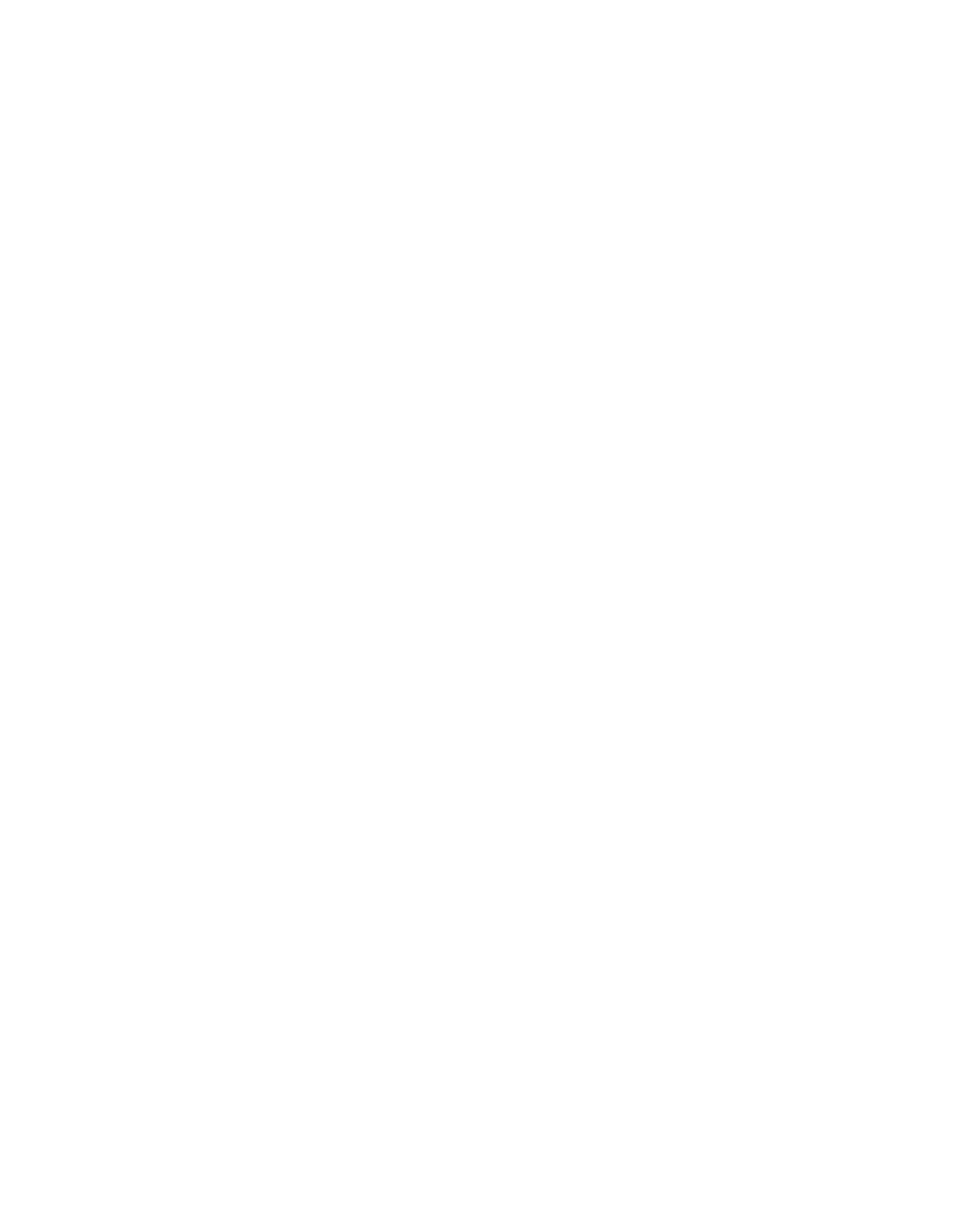#### **I. THE PROPOSED PROGRAM**

1. The proposed Economic Management Improvement Program aims to strengthen economic management in Uzbekistan and thus support macroeconomic stability and sustained high growth. The program will (i) introduce important fiscal reforms to ensure fiscal sustainability; (ii) improve governance in state-owned enterprises to make their operations financially viable; (iii) improve access to bank finance by strengthening bank supervision to facilitate competitive financing of private sector operations (especially for small and medium-sized enterprises); and (iv) strengthen economic data collection, analysis, management, and dissemination systems to bolster economic decision-making. The programmatic approach and policy-based loan will finance two subprograms to be implemented during 2018–2020.<sup>1</sup>

#### **II. THE TECHNICAL ASSISTANCE**

#### **A. Justification**

2. The proposed transaction technical assistance (TA) is being processed at the request of the Government of Uzbekistan to support government's initiatives to implement the proposed programmatic approach efficiently and in a timely manner. <sup>2</sup> The results framework, implementation arrangements, cost estimate, and the scope of the transaction TA in various areas were discussed with the government during the fact-finding mission.

3. The primary outcomes of the transaction TA are (i) strengthening the capacity of the key institutions related to macroeconomic management, and (ii) helping the government to implement proposed policy actions under the programmatic approach.

#### **B. Outputs and Activities**

4. **Output 1: Medium-term budget framework prepared.** Support will be provided to prepare a medium-term budget framework and improve budget preparation and dissemination. The proposed medium-term budget framework will also incorporate the findings of the gender analysis of the budget and the government's expenditure programs.

5. **Output 2: Public–private partnership projects developed, selected, and monitored.** Technical support will be provided to develop, select and monitor public–private partnership projects, including compliance with safeguard requirements of the Asian Development Bank (ADB). Comprehensive training will be provided to the selected staff.

6. **Output 3: Internal audit departments strengthened.** The transaction TA will help strengthen the internal audit departments within the selected Ministries, including introduction of a risk-based audit manual. The consultant will draw on the reports from this activity in two Ministries (health and public education).

7. **Output 4: Risk-based supervision, capital adequacy assessments, and stress testing enabled.** The transaction TA will help the Central Bank of Uzbekistan improve monetary

<sup>1</sup> The program was not included in the country operations business plan but has been requested by the Government of Uzbekistan.

<sup>&</sup>lt;sup>2</sup> The TA first appeared in the business opportunities section of the Asian Development Bank (ADB) website on 21 May 2018.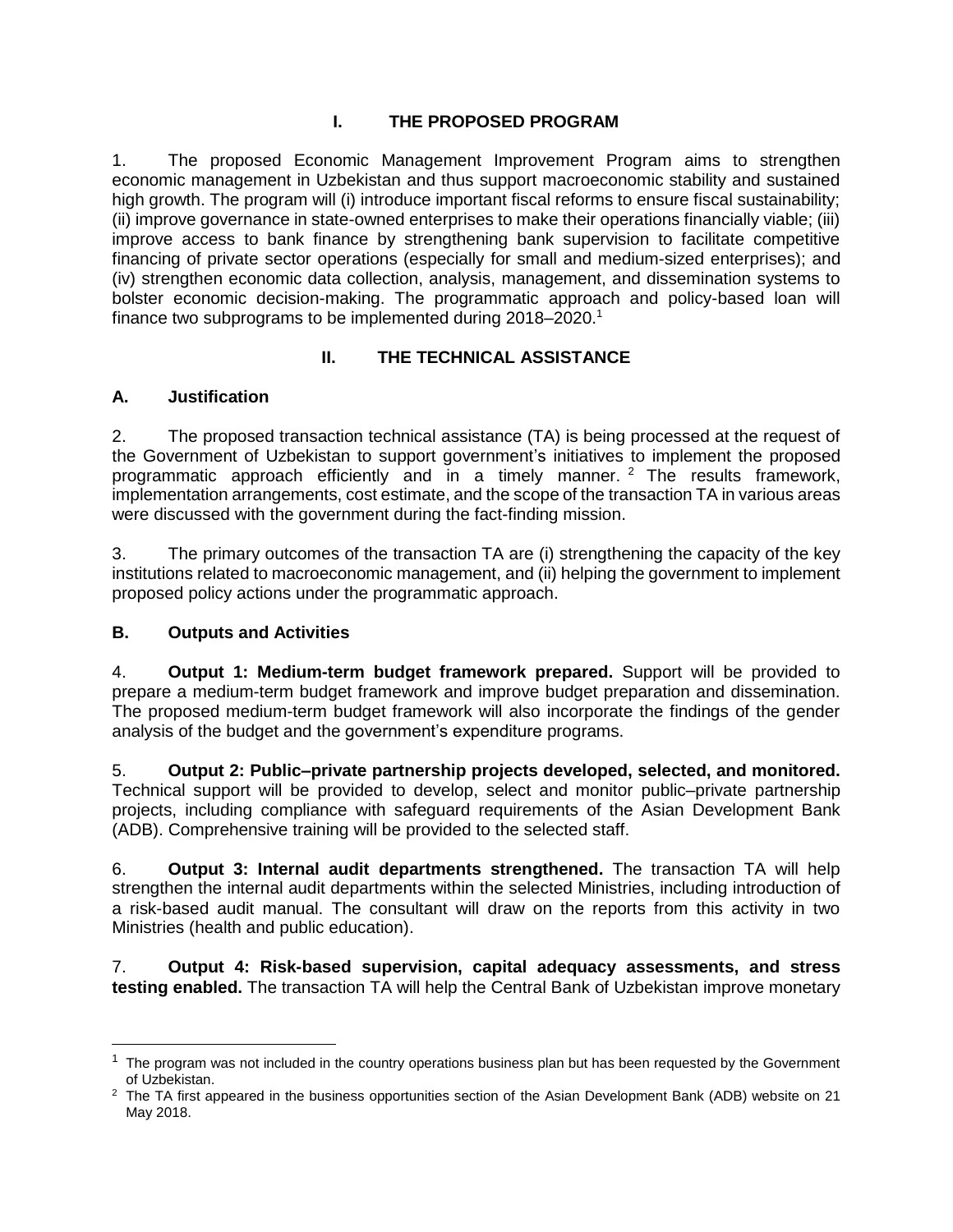management, especially to carry out risk-based supervision, capital adequacy assessments, and stress testing at regular intervals.

8. **Output 5: JSC Uzbekenergo investment plan and fixed asset revaluation facilitated. 3** The transaction TA will help Uzbekenergo prepare a master plan for investment financing and fixed asset revaluation.<sup>4</sup>

9. **Output 6: Gender sensitivity analysis supported.** The transaction TA will support a gender sensitivity analysis of public expenditure programs and the creation of a specialized sexdisaggregated database.

10. **Output 7: Training and workshops supported.** The transaction TA will provide support for trainings and workshops in various departments (including the State Committee on Statistics).

#### **C. Cost and Financing**

11. The TA is estimated to cost \$1,300,000, of which \$1,000,000 will be financed on a grant basis by ADB's Technical Assistance Special Fund (TASF-other sources). The key expenditure items are listed in Appendix 1.

12. The government will provide counterpart support in the form of staff remuneration, office accommodation and supplies, and other logistical support.

#### **D. Implementation Arrangements**

13. The implementation arrangements for the transaction TA will be aligned to those of the policy-based loan. ADB's Central and West Asia Department will select, supervise, and evaluate consultants and procure goods (if necessary). The Ministry of Finance (MOF) will be the executing agency. The Central Bank of Uzbekistan (CBU), the State Committee on Statistics, the State Committee for Assistance to Privatized Enterprises and Development of Competition, JSC Uzbekenergo, Ministry of Economy, and MOF are proposed to be the implementing agencies. The program director from the MOF will supervise overall implementation coordination across the various implementing agencies. The TA will be implemented from July 2018 to June 2020.

14. A total of 65 person-months of consultancy services (23 international and 42 national) will be required intermittently. Individual consultants and a consulting firm will be engaged. The firm will be selected using the quality- and cost-based selection method with a standard quality–cost ratio of 90:10, to be selected and engaged by ADB in accordance with the ADB Procurement Policy (2017, as amended from time to time) and the associated project administration instructions and/or TA staff instructions. Output-based, lump-sum consulting contracts will be preferred. All disbursements under the TA will be made in accordance with ADB's *Technical Assistance Disbursement Handbook* (2010, as amended from time to time).

 $\overline{a}$  $3$  Energy Division, Central and West Asia Department is taking the lead in this area with financial contribution from this TA.

<sup>4</sup> Asset revaluation is undertaken typically in the following two scenarios: (i) when required by regulators for cost-plus tariff setting, or (ii) in the case of a restructuring and/or unbundling of a utility into constituents to improve the financial position. The latter scenario takes place when the utility's financial position has significantly eroded (e.g., negative net worth, consistent profit and loss statement losses) and there is significant debt outstanding compared to depreciated assets. A cleaning up of the balance sheet is undertaken and asset revaluation based on replacement value or residual life of the asset (based on a residual life assessment and replacement studies undertaken typically by a chartered valuation firm) is used to enhance the balance sheet.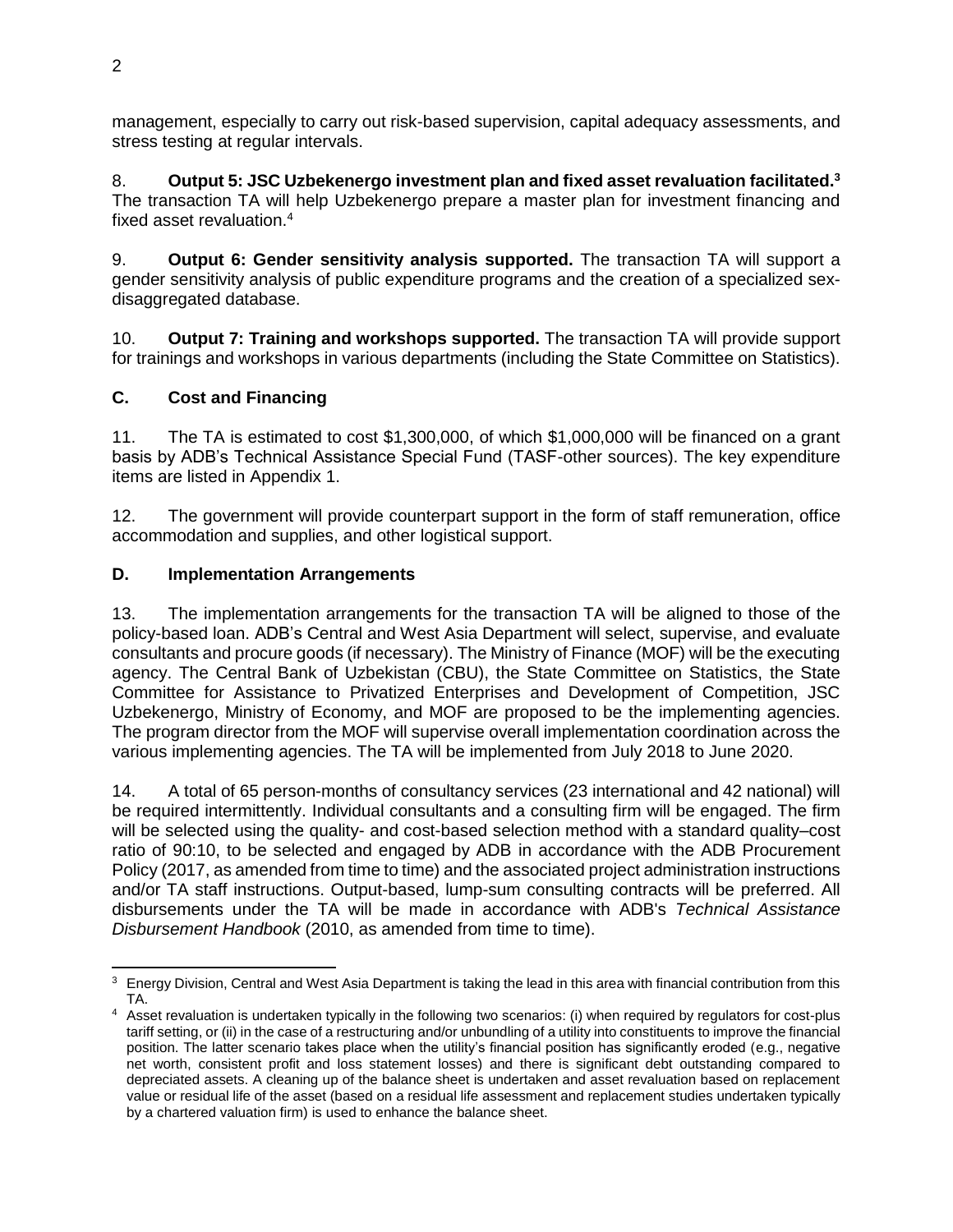### 15. An overview of the required consulting services is summarized in Table 2.

| (person-months)                         |                      |                 |  |
|-----------------------------------------|----------------------|-----------------|--|
| <b>Consultant</b>                       | <b>International</b> | <b>National</b> |  |
| Medium-term budget framework specialist |                      |                 |  |
| Internal audit specialist               |                      |                 |  |
| Public-private partnership specialist   |                      |                 |  |
| Banking specialist                      |                      |                 |  |
| Asset revaluation specialist            |                      | 8               |  |
| Energy investment plan specialist       |                      |                 |  |
| Gender sensitivity analysis specialist  |                      |                 |  |
| National accounts data specialist       |                      |                 |  |
| <b>Total</b>                            | 23                   |                 |  |

## **Table 2: Summary of Consulting Services**

Source: Asian Development Bank estimates.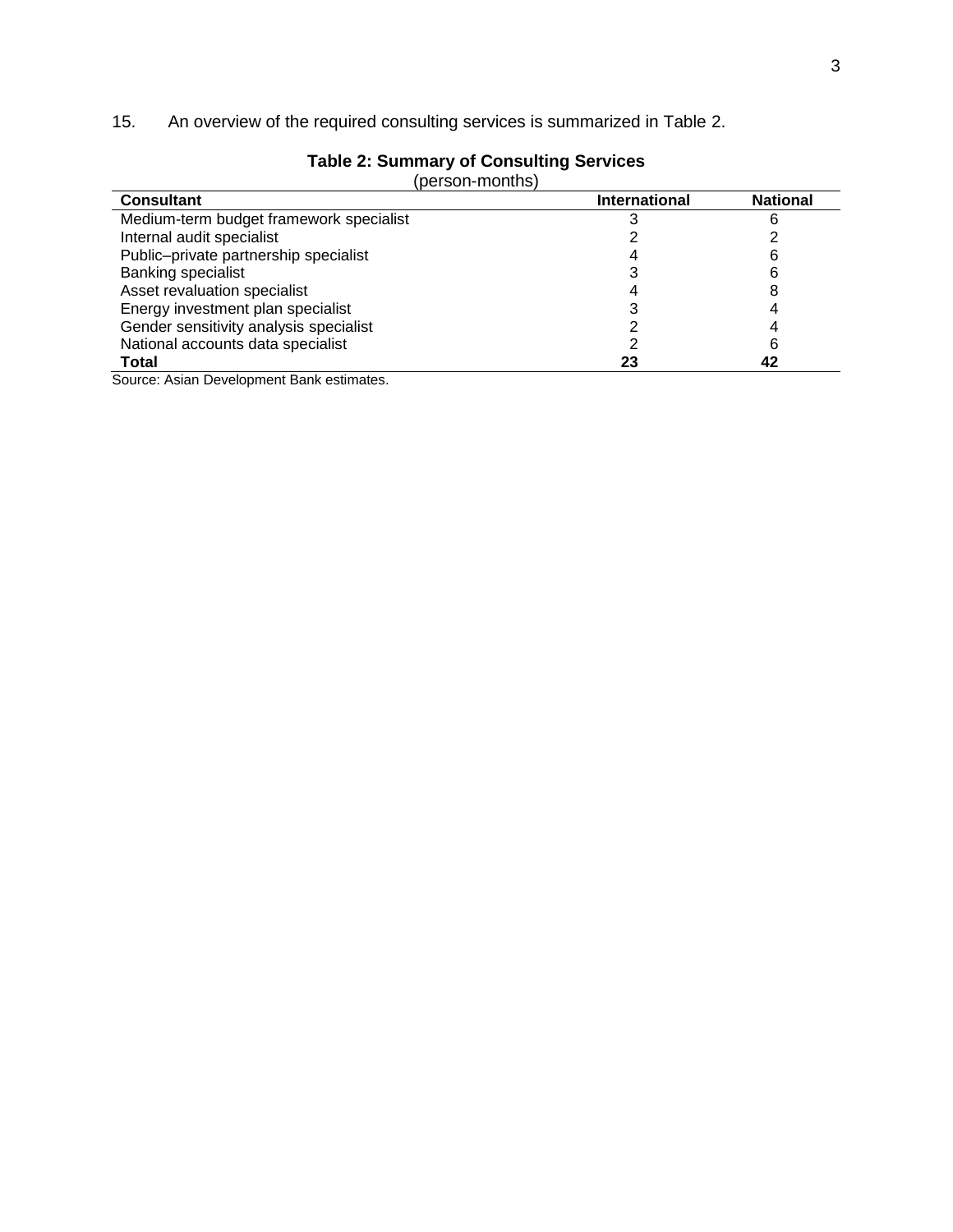| O UUU J                                |          |
|----------------------------------------|----------|
| <b>Item</b>                            | Amount   |
| Asian Development Bank <sup>a</sup>    |          |
| 1. Consultants                         |          |
| a. Remuneration and per diem           |          |
| International consultants              | 534.52   |
| National consultants<br>ii.            | 210.00   |
| b. Out-of-pocket expenditures          |          |
| International and local travel         | 50.48    |
| ii.<br>Reports and communications      | 20.00    |
| 2. Training, seminars, and conferences |          |
| i. Facilitators <sup>b</sup>           | 85.00    |
| Contingencies<br>3.                    | 100.00   |
| Total                                  | 1,000.00 |

#### **COST ESTIMATES AND FINANCING PLAN**  $(0,00)$

Note: The technical assistance (TA) is estimated to cost \$1.3 million, of which contributions from the Asian Development Bank (ADB) are presented in the table above. The government will provide counterpart support in the form of counterpart staff, office accommodation and supplies, and administrative and logistical assistance. The value of government contribution is estimated to account for 3% of the total TA cost.

a Financed by ADB's Technical Assistance Special Fund (TASF-other sources).

**b** Payment for honorarium, travel expenses, and per diem.

Source: ADB estimates.